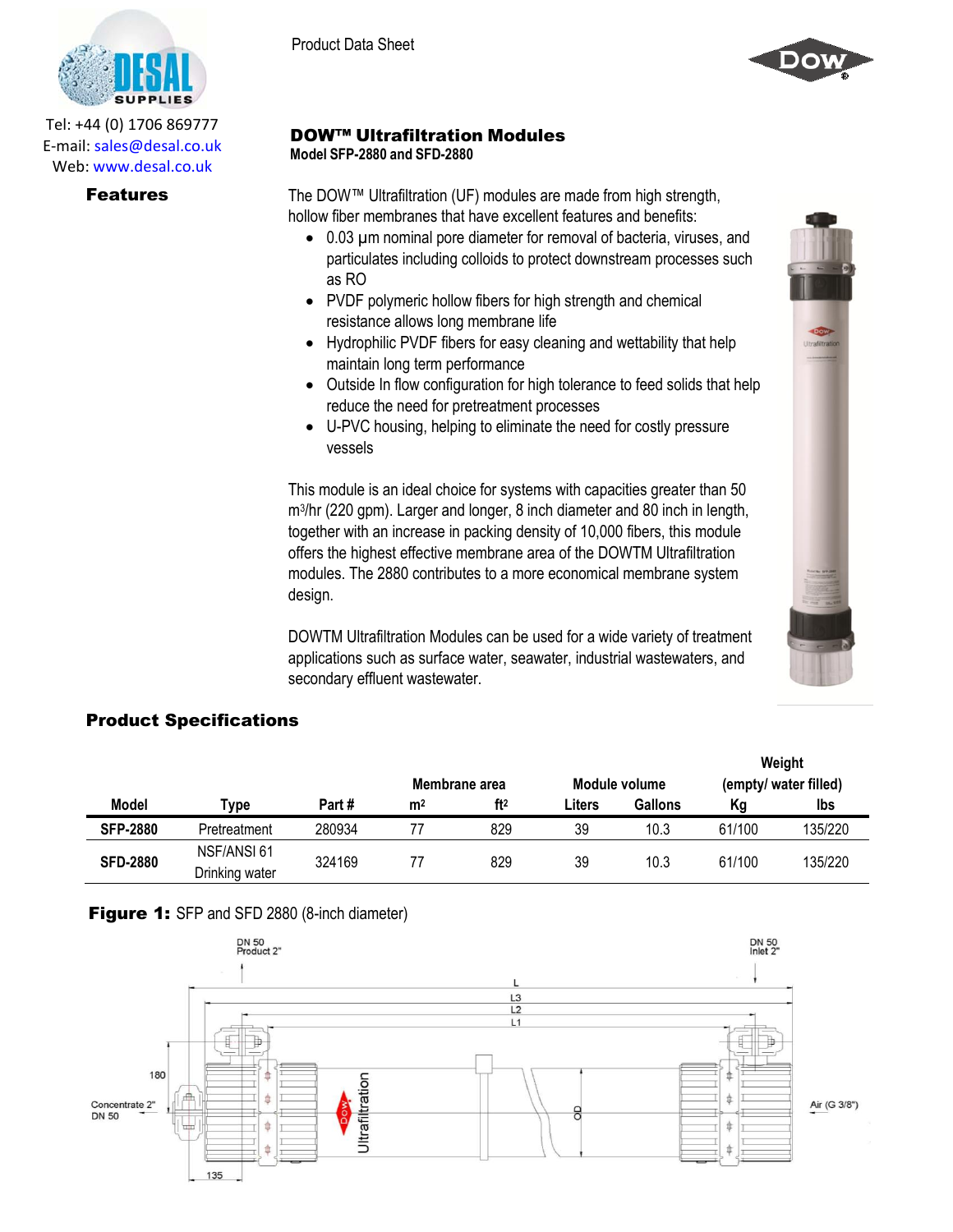### Figure 2



| <b>Properties</b> |      | Length |      |      | <b>Diameter</b> |                | <b>Width</b>   |  |
|-------------------|------|--------|------|------|-----------------|----------------|----------------|--|
| <b>Units</b>      |      |        | ∟∠   | L3   |                 | W <sub>1</sub> | W <sub>2</sub> |  |
| $SI$ (mm)         | 2360 | 2000   | 2130 | 2320 | 225             | 180            | 342            |  |
| US (inch)         | 92.9 | 78.,   | 83.9 | 91.3 | 8.9             |                | 13.5           |  |

# **Operating Parameters**

|                                        | <b>SI units</b>                | <b>US units</b>   |  |  |  |
|----------------------------------------|--------------------------------|-------------------|--|--|--|
| Filtrate Flux @ 25°C                   | 40-120 l/m <sup>2</sup> / hr   | 24-70 gfd         |  |  |  |
| Flow range                             | $3.1 - 9.3$ m <sup>3</sup> /hr | $13.6 - 40.9$ gpm |  |  |  |
| Temperature                            | $1-40$ °C                      | 34-104°F          |  |  |  |
| Max. inlet module pressure<br>(@ 20°C) | 6.25 bar                       | 93.75 psi         |  |  |  |
| Max. operating TMP                     | 2.1 <sub>bar</sub>             | 30 psi            |  |  |  |
| Max operating air scour<br>flow        | $12 \text{ nm}^3/\text{hr}$    | 7.1 scfm          |  |  |  |
| Max backwash pressure                  | 2.5 <sub>bar</sub>             | 36 psi            |  |  |  |
| Operating pH                           | $2 - 11$                       |                   |  |  |  |
| NaOCI (max.)                           | 2,000 mg/L                     |                   |  |  |  |
| TSS (max.)                             | 100 mg/L                       |                   |  |  |  |
| Turbidity (max.)                       | 300 ntu                        |                   |  |  |  |
| Particle size (max.)                   | $300 \mu$                      |                   |  |  |  |
| Flow configuration                     | Outside in, dead end flow      |                   |  |  |  |
| Expected filtrate turbidity            | ≤0.1 NTU                       |                   |  |  |  |
| <b>Expected filtrate SDI</b>           | $≤2.5$                         |                   |  |  |  |

### Important information

Proper start-up of a UF system is essential to prepare the membranes for operating service and to prevent membrane damage. Following the proper start-up sequence also helps ensure that system operating parameters conform to design specifications so that system water quality and productivity goals can be achieved. Before initiating system start-up procedures, membrane pretreatment, installation of the membrane modules, instrument calibration and other system checks should be completed. Please refer to the product technical manual.

### **Operation** guidelines

Avoid any abrupt pressure variations during start-up, shutdown, cleaning or other sequences to prevent possible membrane damage. Flush the UF system to remove shipping solution prior to start up. Remove residual air from the system prior to start up. Manually start the equipment. Target a permeate flow of 60% of design during initial operations. Depending on the application, permeate obtained from initial operations should be discarded. Please refer to the product technical manual.